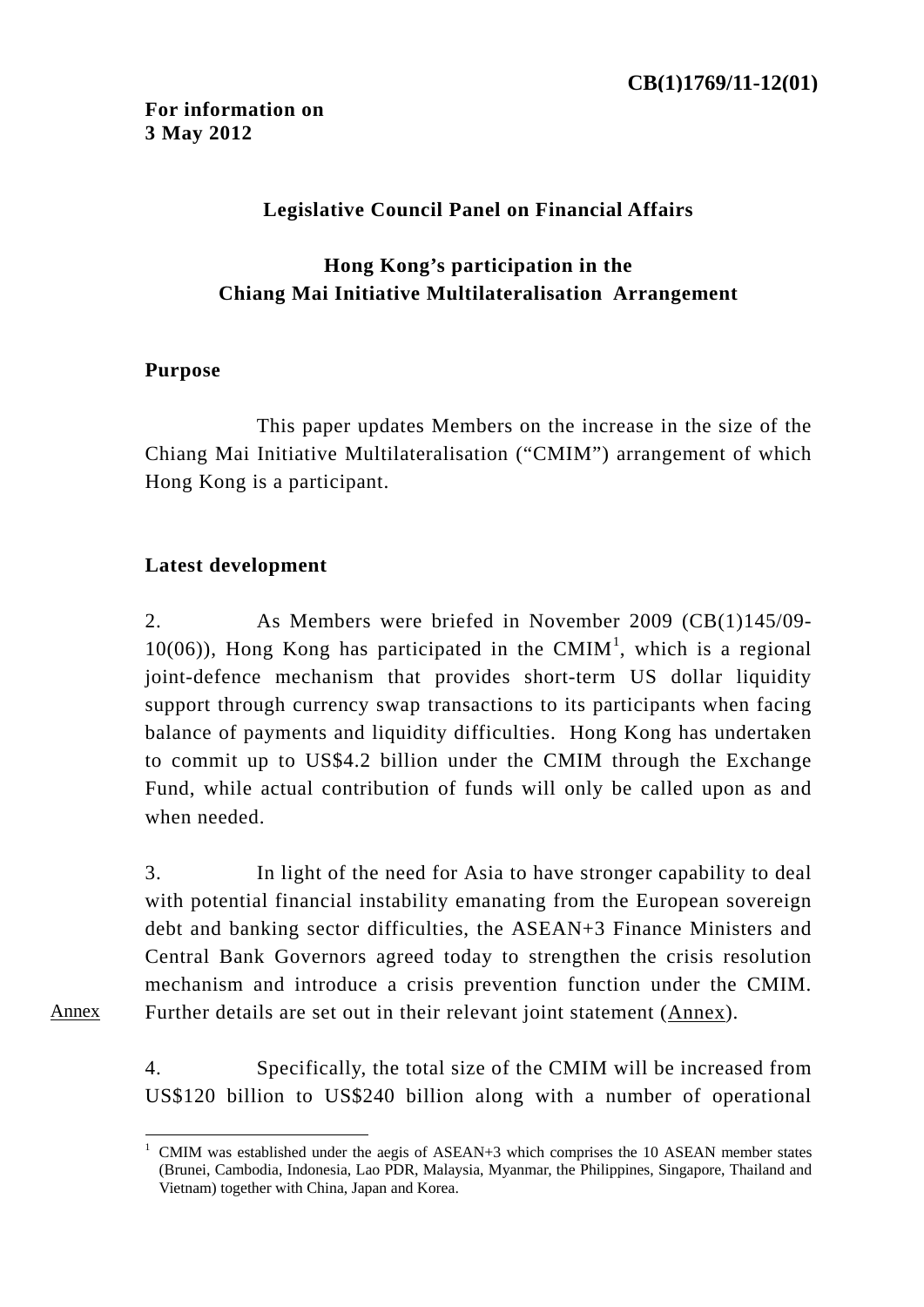enhancements<sup>2</sup>, while the share of financial contributions and voting power of all its existing participants, including Hong Kong, will remain the same. Accordingly, Hong Kong's commitment will increase from US\$4.2 billion to US\$8.4 billion, and the amount that Hong Kong is entitled to borrow will increase from US\$2.1 billion to US\$6.3 billion.

5. Being the first regional financial safety net in Asia, the CMIM is a powerful demonstration to the markets of the determination of policy makers to promote financial stability in the region. Amidst the current immense uncertainties in the global financial system, the relevant enhancements of the CMIM arrangement are timely and necessary. It is crucial that Hong Kong, as a leading international financial centre, is part of this process, thereby contributing to and benefiting from the enhanced CMIM. Meanwhile, we shall continue to participate actively in the discussions and any decision making under the CMIM arrangement.

Hong Kong Monetary Authority May 2012

 $\overline{a}$ 

<sup>2</sup> For instance, a participant would be able to borrow a higher portion of its entitled amount under the CMIM that is not tied with a financing programme extended by the International Monetary Fund. Meanwhile, a number of measures would also be introduced to facilitate better risk monitoring under the enlarged CMIM such as bi-annual reviews on the borrowing participant by an independent surveillance unit.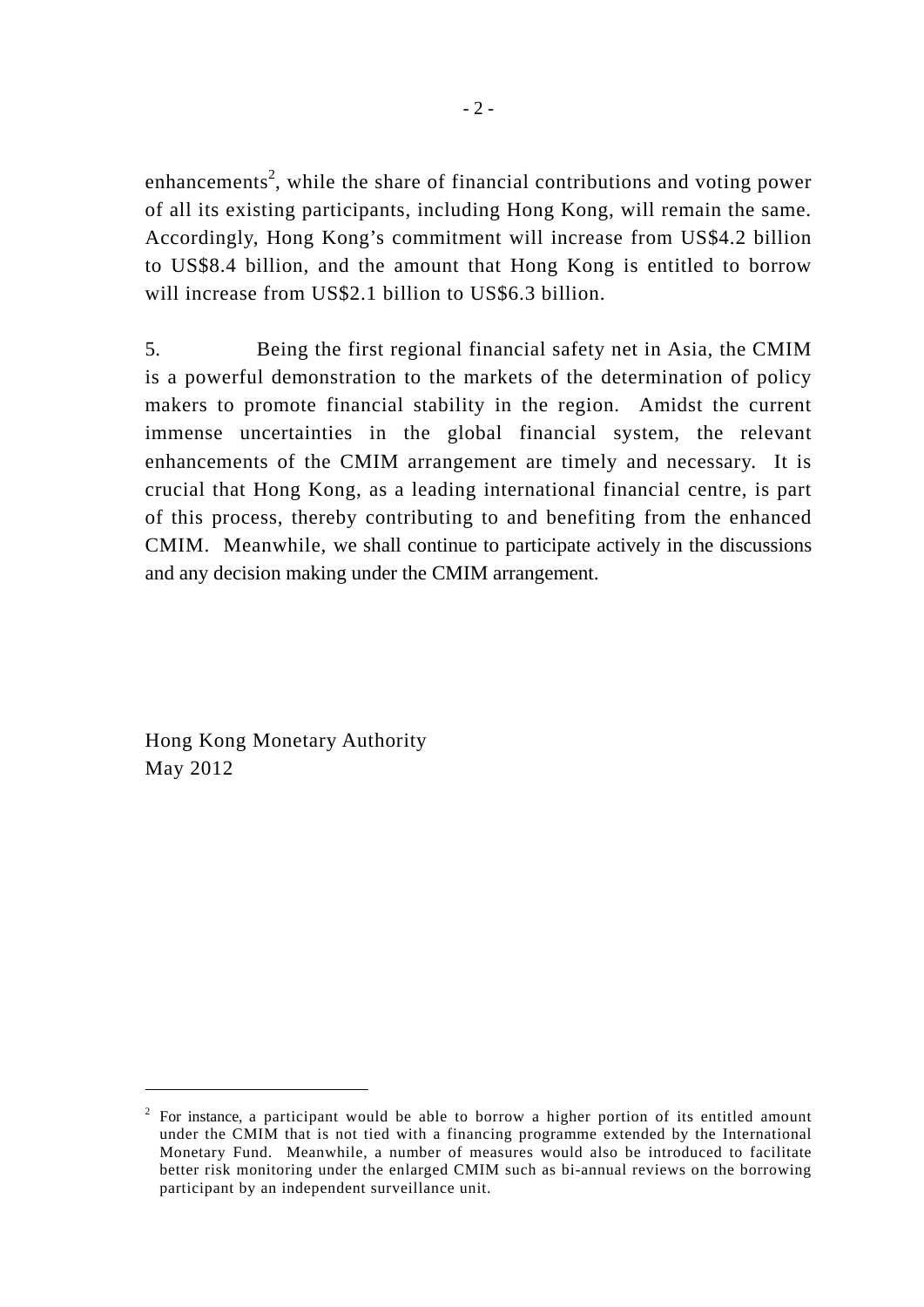**Annex**

# **The Joint Statement of the 15th ASEAN+3 Finance Ministers and Central Bank Governors' Meeting**

**3 May 2012, Manila, the Philippines** 

## **I. Introduction**

1. We, the Finance Ministers and Central Bank Governors of ASEAN, China, Japan and Korea (ASEAN+3), convened our  $15<sup>th</sup>$  meeting in Manila, the Philippines, under the cochairmanship of H.E. Keat Chhon, Deputy Prime Minister and Minister of Economy and Finance of the Kingdom of Cambodia, and H.E. Bahk, Jaewan, Minister of Strategy and Finance of the Republic of Korea. It was the first time that the Central Bank Governors participated in this meeting to share their expertise and experiences in strengthening the regional financial cooperation. The President of the Asian Development Bank (ADB), the Director of ASEAN+3 Macroeconomic Research Office (AMRO) and the Deputy Secretary General of ASEAN were also present at our Meeting.

2. We exchanged views on the recent global and regional economic developments and policy responses. We reviewed the progress of regional financial cooperation achieved since our last Meeting, including the Chiang Mai Initiative Multilateralisation (CMIM), AMRO, the Asian Bond Markets Initiative (ABMI), the ASEAN+3 Research Group (RG), and Future Priorities. We also discussed measures to further strengthen our regional financial cooperation in the future.

3. We strongly believe that our agreement made today on strengthening the CMIM, including doubling its total size, increasing the IMF de-linked portion, introducing the crisis prevention function, and enhancing the ABMI by adopting New Roadmap+ will serve as another important step forward to strengthen the regional financial safety net and to pursue sustainable growth in the region.

## **II. Recent Economic and Financial Developments in the Region**

4. We are pleased to note that, despite the heightened uncertainties in the global financial markets, the ASEAN+3 region has posted steady growth so far. This was underpinned by robust domestic demand and effective intermediation function provided by financial institutions in the region.

5. We are fully aware of the potential downside risks to the region's economic performance in 2012. The prolonged sovereign debt crisis in the Eurozone could continue to weigh on ASEAN+3 economies through trade and financial channels. Inflationary pressures remain, driven, in particular, by rising oil prices. We are also well aware of the increasing volatility in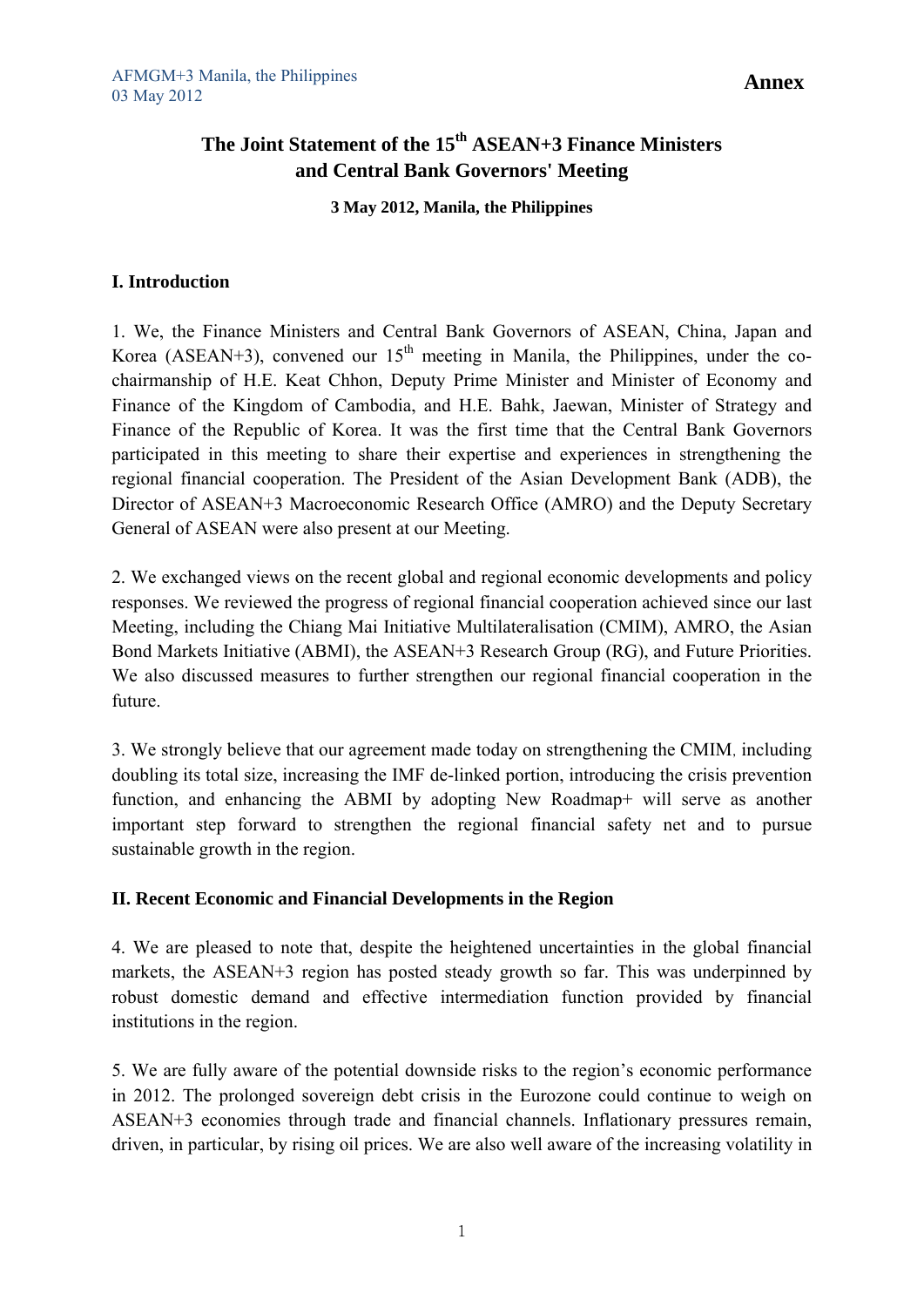short-term capital flows and the interconnectedness of ASEAN+3 economies in intra-regional trade and financial market.

6. Under these circumstances, we are firmly determined to heighten our efforts against the impact of such potential risks, pursue appropriate macroeconomic policies, and further strengthen the regional financial safety net by effectively collaborating with AMRO, the ADB and the IMF while promoting intra-regional trade and investment.

## **III. Strengthening Regional Financial Cooperation**

## **[Chiang Mai Initiative Multilateralisation (CMIM)]**

7. Against this backdrop, we all committed to strengthening the CMIM as a part of the regional financial safety net, and unanimously agreed as follows:

i) to double the total size of the CMIM from US\$120bn to US\$240bn;

- ii) to increase the IMF de-linked portion to 30% in 2012 with a view to increasing it to 40% in 2014 subject to review should conditions warrant;
- iii) to lengthen the maturity and supporting period for the IMF linked portion from 90 days to 1 year and from 2 years to 3 years, respectively; and those for the IMF de-linked portion from 90 days to 6 months and from 1 year to 2 years, respectively; and
- iv) to introduce a crisis prevention facility called "CMIM Precautionary Line (CMIM-PL)."

More details can be found in Annex 1.

8. We shall continue to engage the IMF in the areas of surveillance, financial safety net and capability development.

9. We requested the Deputies to work out necessary revisions of the current CMIM Agreement and the Operational Guidelines by the upcoming November Deputies' Meeting to reflect these agreements.

## **[ASEAN+3 Macroeconomic Research Office (AMRO)]**

10. We re-emphasized the importance of strengthening AMRO's role as an independent regional surveillance unit in contributing to effective monitoring and analysis of regional economies, early detection of risks, swift implementation of remedial actions, and effective decision-making of the CMIM. We commended AMRO's work in the past year on its institutional setup, including establishing basic rules and regulations, initiating the secondment scheme and building a good relationship with IFIs. We were also encouraged by the successful start of AMRO's surveillance activities, including submitting periodical regional and country economic surveillance reports, conducting country consultations to eight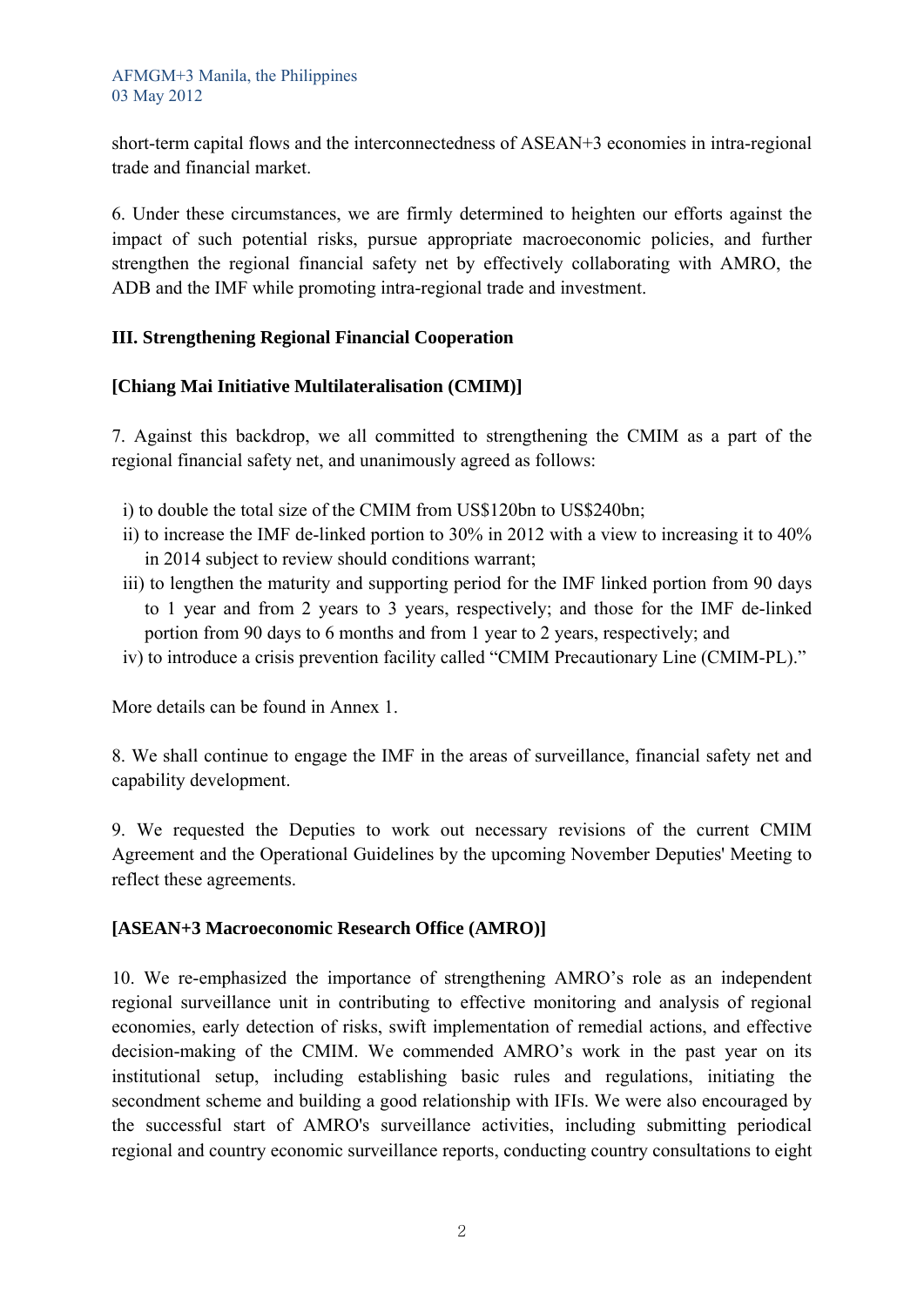member countries and establishing cordial relationship with various authorities. We look forward to the continual enhancement of AMRO's organizational capacity into 2013.

11. In order for AMRO to play a pivotal role under the strengthened CMIM, we requested the Deputies to find out how AMRO's organizational capacity can be strengthened by the upcoming November Deputies' meeting. We encouraged AMRO to further enhance collaboration with relevant international financial institutions, including the ADB, the IMF, and the World Bank. We also instructed the Deputies to accelerate the preparation to institutionalize AMRO as an international organization. In this regard, we endorsed the Deputies' decisions to urge AMRO to prepare a work plan, including a concrete timeline, and Singapore to work with AMRO to come up with the first draft of the treaty. We also affirmed the importance of concluding the Host Country Memorandum of Understanding (MOU) between AMRO and Singapore to clearly define the responsibility of the Host Country. We welcomed Singapore's commitment to provide the necessary host country support which AMRO deems critical to pursue its mission as an independent surveillance unit, for example to provide budget and liquidity support, protect the member countries' data and information, and facilitate employment pass process.

## **[Asian Bond Markets Initiatives (ABMI)]**

12. We fully took note of the role that the ABMI has played since 2003 in increasing the size of local currency bond markets, with diversified issuers and types of bonds issued. This progress under the ABMI has contributed greatly to developing efficient and liquid bond markets in the region by allowing regional savings to be used for regional investment. However, with the uncertainties lingering in the global financial market, we were of the same view that the ABMI is indispensable in preventing the occurrence of another crisis and alleviating volatility in the regional capital market.

13. We agreed to adopt New Roadmap+ in order to produce tangible and concrete outcomes going forward with the support from the ADB, and to reinvigorate the ABMI discussions as we welcome 10 year anniversary since the launch of the ABMI. Nine priorities based on the three directions in New Roadmap+ are as follows. More details can be found in Annex 2.

- i) Launching guarantee programs of Credit Guarantee and Investment Facility (CGIF);
- ii) Developing infrastructure-financing schemes (including Lao-Thai pilot project);
- iii) Fostering an investment-friendly environment for institutional investors & transmitting the ABMI knowledge to them;
- iv) Enhancing ASEAN+3 Bond Markets Forum (ABMF) activities (including Common Bond Issuance Program);
- v) Facilitating the establishment of the Regional Settlement Intermediary (RSI);
- vi) Further developing the government bond markets;
- vii) Enhancing financial access to consumers and Small and Medium Enterprises (SMEs);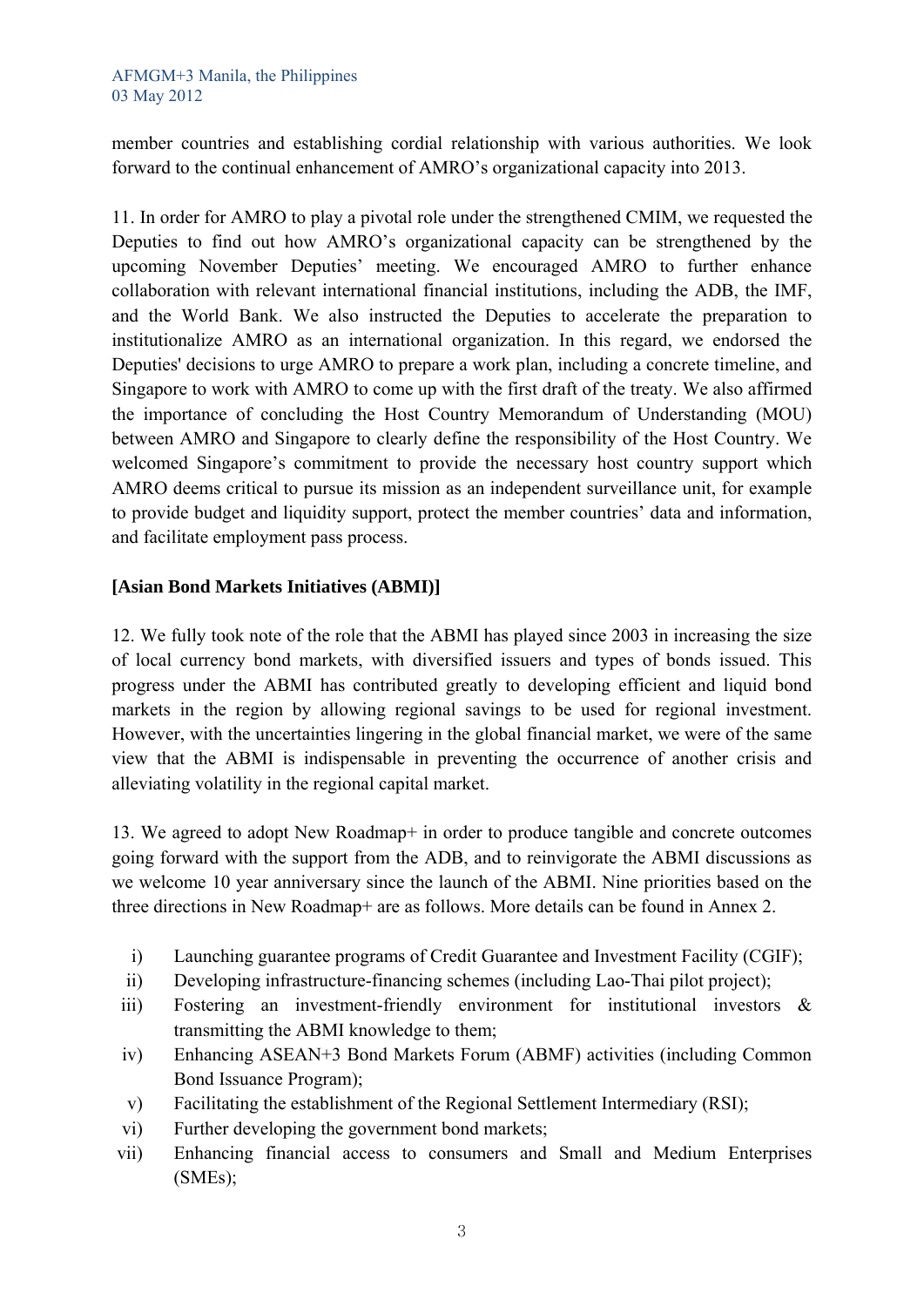#### AFMGM+3 Manila, the Philippines 03 May 2012

- viii) Strengthening the foundation for a regional credit rating system; and
- ix) Raising financial awareness.

14. With regards to the CGIF, we welcomed the completion of the preparatory works to start the guarantee transactions and expect the CGIF to launch the initial guarantee soon. We are pleased to see the progress at the ABMF, in particular the first publication of comprehensive "ASEAN+3 Bond Market Guide," which aims to encourage cross-border bond issuance and investment in the region's local currency bond markets. We also took note of the progress on the ADB listing in Tokyo Pro-Bond market as a pilot project, securitization in Malaysia and Thailand, and collaboration with Association of Credit Rating Agencies in Asia (ACRAA). Furthermore, we recognized the progress made on the reassessment of the legal and regulatory feasibility for the establishment of the RSI. We encouraged further discussion on the RSI establishment and expect that the business feasibility reassessment will be accelerated and completed this year.

15. We recommended the ABMI Task Force(TF) to implement New Roadmap+ by developing a work plan and producing tangible outcomes so that we can push forward with the agreed agendas.

16. We welcomed the ABMI  $10<sup>th</sup>$  Anniversary Seminar on 4 May in Manila, Philippines. We expect this Seminar to serve as an opportunity for us to review the achievements under the ABMI and exchange views with the private sector on the role of the ABMI in the face of changes in the global financial market.

## **[ASEAN+3 Research Group (RG)]**

17. We appreciated the efforts made by the Research Group on three studies for 2011/2012 regarding i) dealing with commodity price volatility in East Asia, ii) the roles & functions of the banking sector in the financial system of the ASEAN+3 region, and iii) the role of the regional financial safety net in global architecture. We endorsed a study topic for the 2012/2013 Research Group activities as follows: The International Discussions on the Credit Rating Agencies and Enhancing Infrastructure to Strengthen the Regional Credit Rating Capacity in the ASEAN+3 Region. We also welcomed streamlining the process of the Research Group to ensure wider participation and enhanced interaction with researchers.

## **[Future Priorities of ASEAN+3 Financial Cooperation]**

18. We welcomed the initial research findings on each of the three possible areas for ASEAN+3 financial cooperation: i) infrastructure financing, ii) disaster risk insurance, and iii) using local currencies for the regional trade settlement. We recognized the importance of these areas in regional economic growth and sustainability. To this end, we requested the Deputies to build on the initial findings, carry on more in-depth study and put forward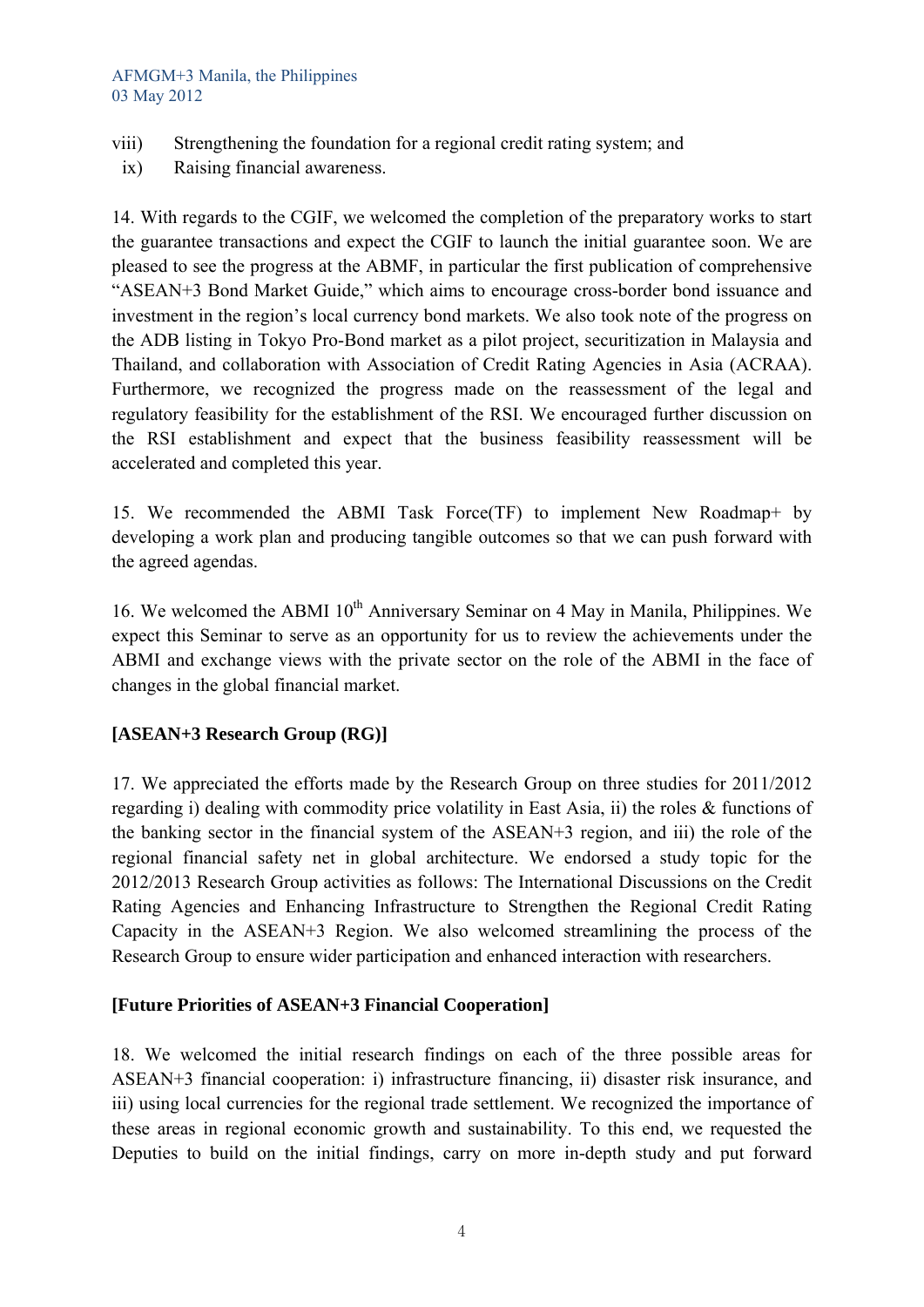#### AFMGM+3 Manila, the Philippines 03 May 2012

concrete policy recommendations in the next phase, with the support from the ADB and the World Bank as appropriate.

## **IV. Conclusion**

19. We expressed our appreciation to the governments of Cambodia and Korea for their excellent arrangements as the co-chairs of the ASEAN+3 Finance Ministers and Central Bank Governors' Process in 2012. We also thanked the government of the Philippines for its warm hospitality.

20. We agreed to meet in New Delhi, India, in 2013. Brunei Darussalam and China will be the co-chairs of the ASEAN+3 Finance Ministers and Central Bank Governors' Process in 2013.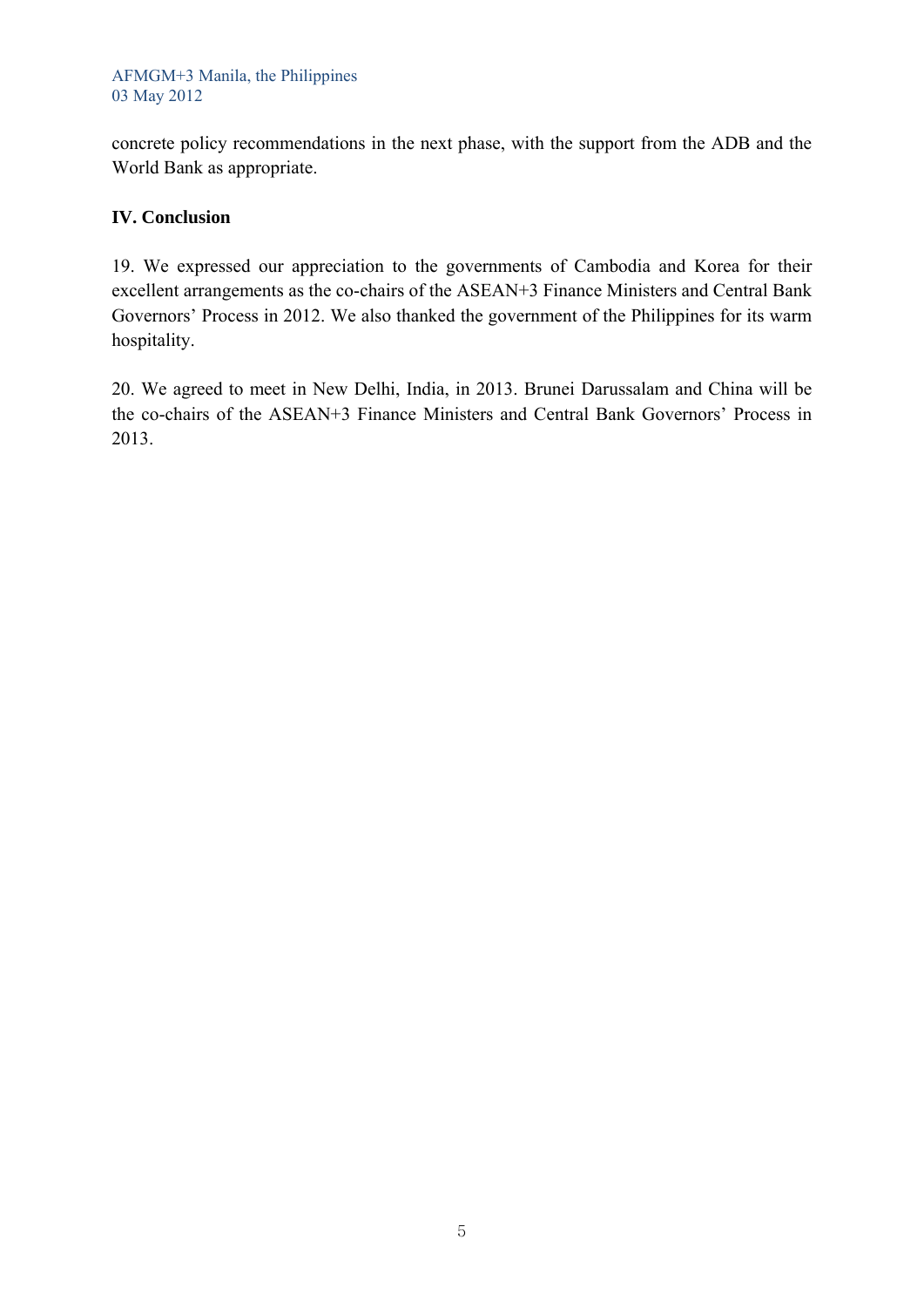## **[Annex 1]**

## **Key Points for Strengthening the CMIM**

## **1. Strengthening Crisis Resolution Mechanism(CRM)**

- **i) Size** 
	- a. To double the total size of CMIM from the current US\$120bn to US\$240bn while keeping the current share of financial contributions and voting power among the member countries the same

#### **ii) IMF De-linked Portion**

b. To increase the IMF de-linked portion to 30% in 2012 with a view to increasing it to 40% in 2014 subject to review should conditions warrant

#### **iii) Maturity, Supporting period and Monitoring**

- c. IMF linked portion: To lengthen the maturity period from 90 days to 1 year with 2 renewals, totaling up to 3 years in supporting period
- d. IMF de-linked portion: To lengthen the maturity from 90 days to 6 months with 3 renewals, totaling up to 2 years in supporting period
- e. To conduct monitoring on a bi-annual basis

#### **iv) Name**

f. To adopt "CMIM Stability Facility (CMIM-SF)" as the name for CRM

## **2. Introducing Crisis Prevention Function(CPF)**

#### **i) Introduction**

a. To introduce one simplified crisis prevention facility

## **ii) Qualifications and Conditionality**

b. To allow Executive Level Decision Making Body (ELDMB, Deputies' Level Meeting) to flexibly apply the 5 qualification criteria, which are stipulated below, as ex-ante qualifications and ex-post conditionality after considering the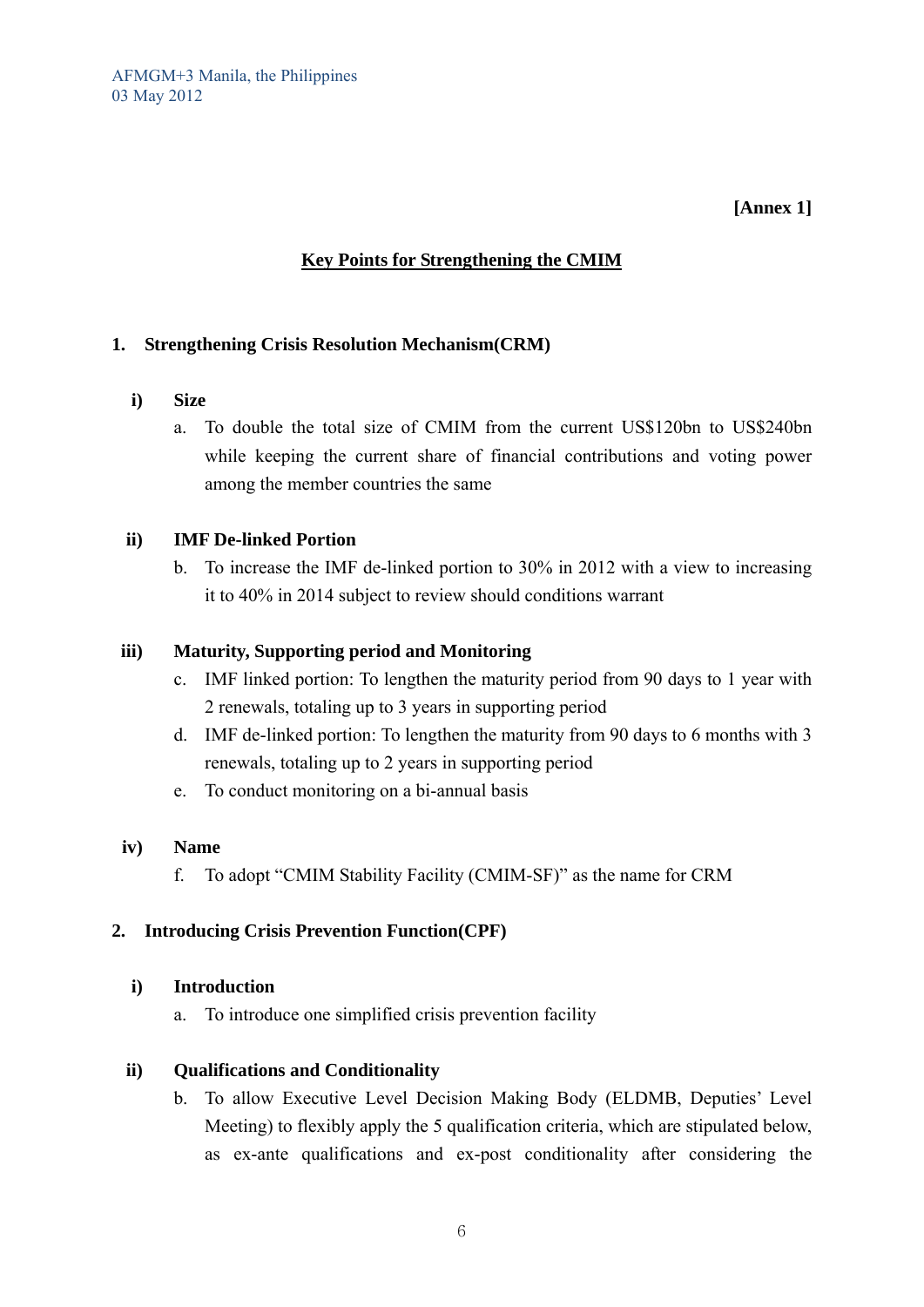economic reports by the requesting country and analyses by AMRO/ADB/IMF as the basis for the decision

## *< 5 qualification criteria >*

- *(i) External position and market access*
- *(ii) Fiscal policy*
- *(iii) Monetary policy*
- *(iv) Financial sector soundness and supervision*
- *(v) Data adequacy*

## **iii) Name**

c. To adopt "CMIM Precautionary Line (CMIM-PL)" as the name for CPF

## **iv) Duration of Access, Arrangement period, Maturity and Monitoring**

- d. To set the Duration of Access of CMIM-PL at 6 months with 3 renewals, totaling 2 years in arrangement period
- e. To set the Maturity at 6 months for the IMF de-linked portion and 1 year for the IMF linked portion
- f. To conduct monitoring on a bi-annual basis

## **v) Commitment Fee**

g. To introduce the commitment fee of 0.15% to CMIM-PL, in principle

## **vi) Relationship with CMIM-SF**

- h. The total amount that can be drawn by each member country, either for prevention or resolution purposes, should be within the maximum swap amount set aside for that country
- i. To restrict dual-drawing from both CMIM-SF and CMIM-PL
- j. To replace the CMIM-PL with CMIM-SF if any CMIM-PL recipient party is hit with crisis and needs additional support, depending on the decision made by ELDMB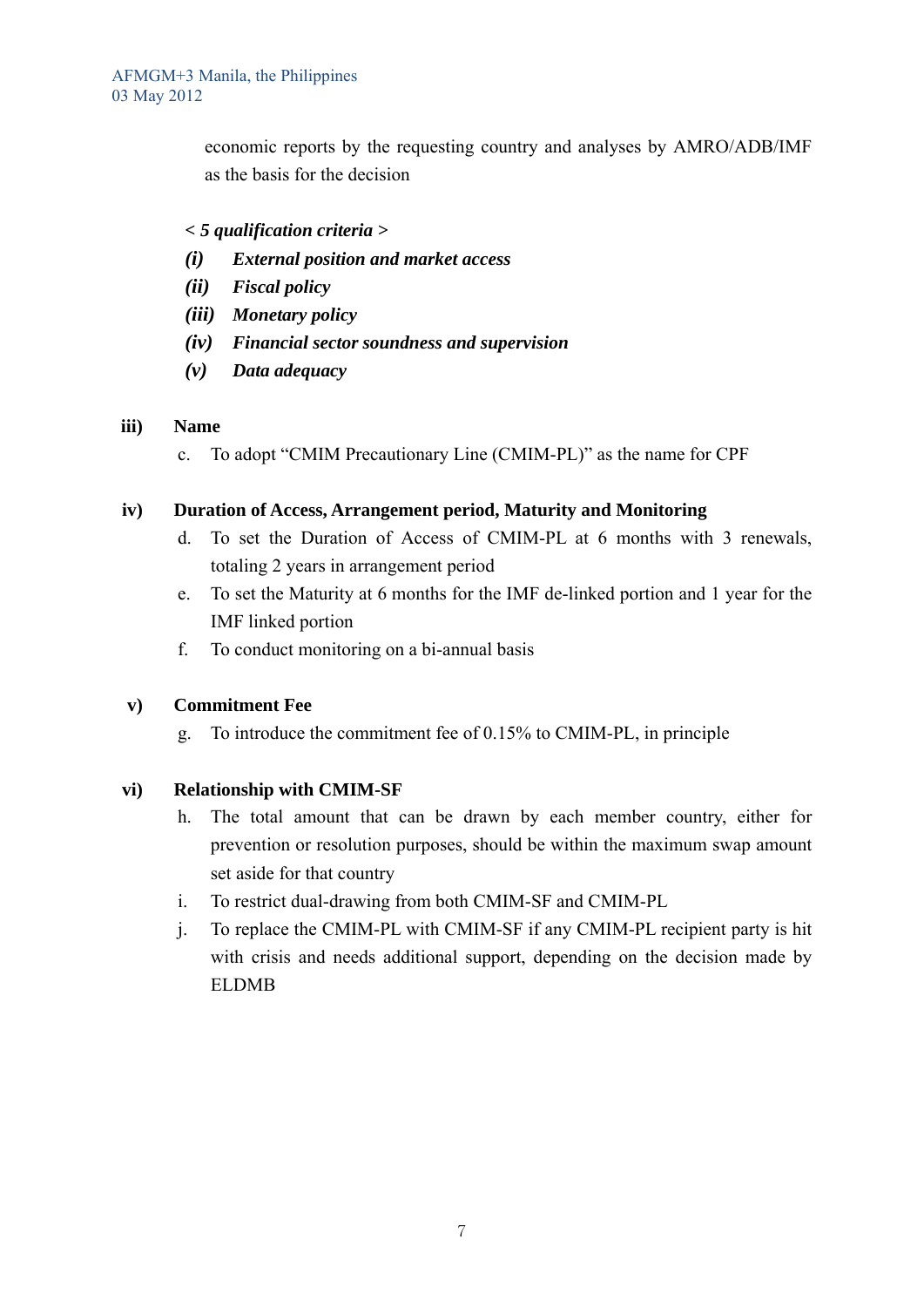**[Annex 2]** 

## **ABMI 'New Roadmap+'**

## **1. Three Basic Directions: Prioritizing the ABMI issues and taking a step-by-step approach**

- ① To produce tangible outcomes, **current and critical ongoing issues need to be further developed**. (F: Follow-up issue)
- ② To strengthen the momentum for the ABMI discussion, **important but undiscussed issues related to bond markets should be added**. (A: Added issue)
- ③ To meet and accommodate the changing global financial needs, including mitigation of volatility in the capital flows, **relevant issues need to be addressed**. (R: relevant issue)
- $\Rightarrow$  New Roadmap+ will be subject to **periodical reviews, for example 3 years of time, to reprioritize the agendas and/or introduce new items**. Given the different pace of progress, each Task Force (TF)\* is encouraged to set its own review schedule.

## **2. Overview of New Roadmap+**

Direction 1(F) **Follow-up issues that need to be addressed to produce tangible outcomes**

- (1) **Launching CGIF guarantee programs (TF1)**
- (2) **Developing infrastructure-financing schemes** (including Lao-Thai pilot project) **(TF1)**
- (3) **Fostering an investment-friendly environment for institutional investors & transmitting the ABMI's knowledge to institutional investors (TF2)**
- (4) **Enhancing ABMF activities** (including Common Bond Issuance Program ) **(TF3)**
- (5) **Facilitating the establishment of the RSI (TF4)**
- Direction 2(A) **Additional issues to be addressed to strengthen the momentum for the ABMI discussion**
- (1) **Further developing the government bond markets (TF2)**
- (2) **Enhancing financial access to consumers and SMEs (TF3)**
- (3) **Strengthening the foundation for a regional credit rating system(TF4)**

|                  | New issues to be raised to meet the demands of a changing global |
|------------------|------------------------------------------------------------------|
| Direction $3(R)$ | financial market                                                 |
|                  | <b>Raising financial awareness (TF4)</b>                         |

\* TF1: Promoting Issuance of Local Currency-Denominated Bond

TF2: Facilitating the demand of Local Currency-Denominated Bonds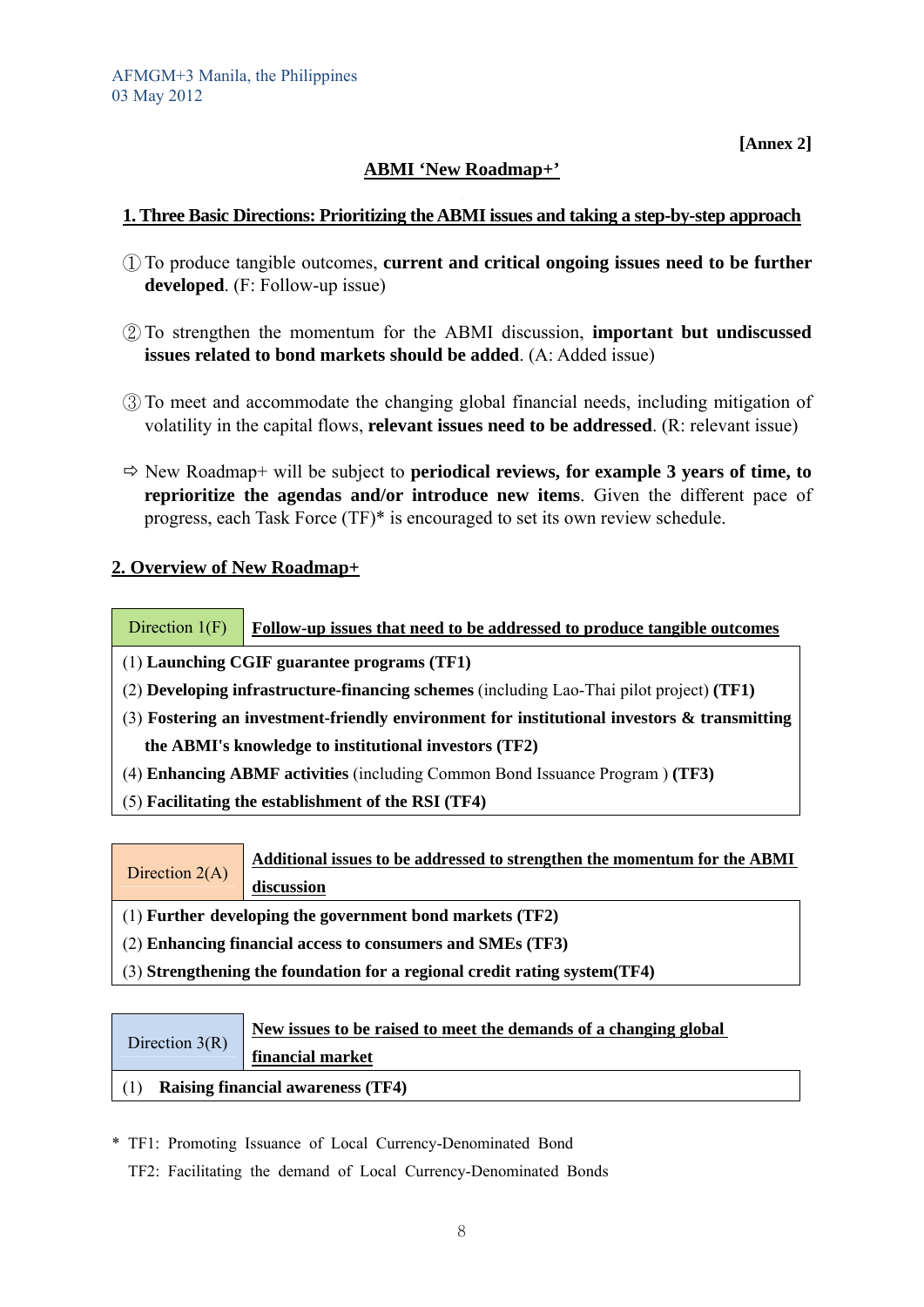AFMGM+3 Manila, the Philippines 03 May 2012

- TF3: Improving Regulatory Framework
- TF4: Improving Related Infrastructure for the Bond Markets